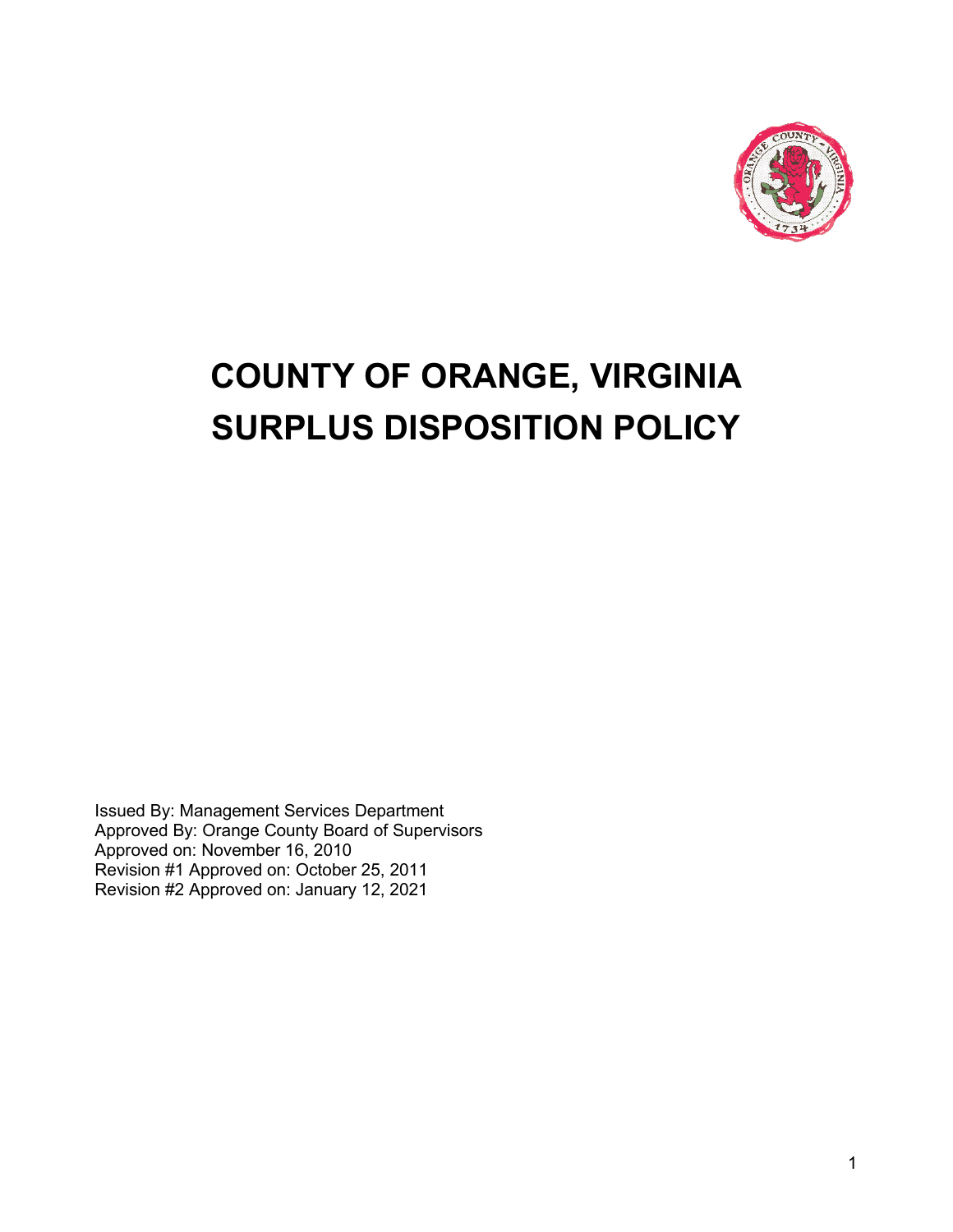# **Table of Contents**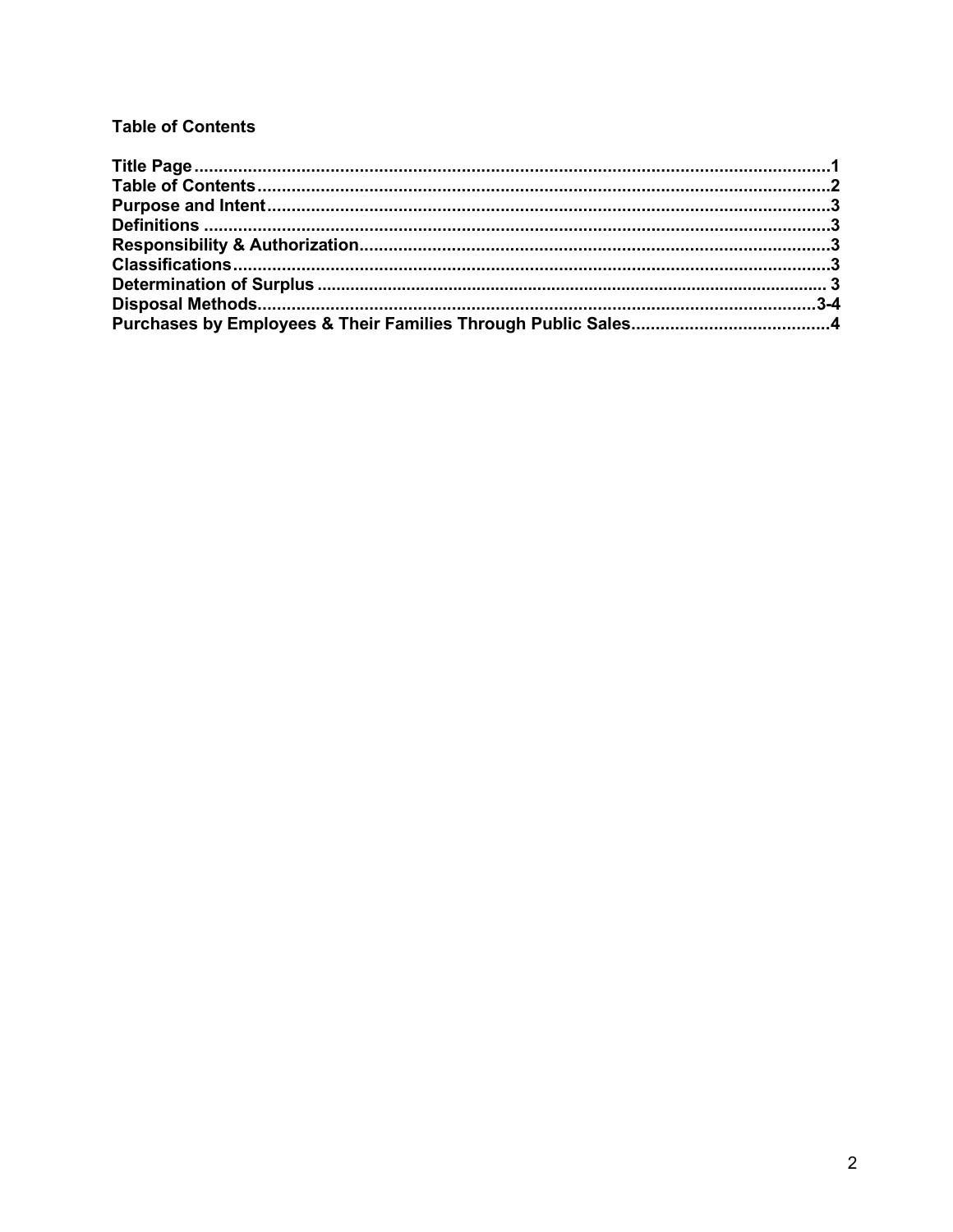# **Section 1.01 Purpose and Intent**

A. Orange County owns and utilizes a variety of real and personal property while providing services in the County. From time to time, due to operational change, obsolescence, damage, normal wear and tear, or other reasons, such property may no longer be useable or useful in County operations and may be declared surplus.

## **Section 1.02 Definitions**

A. For the purposes of this policy, surplus property means personal property including, but not limited to, materials, supplies, equipment, and recyclable items, that is determined, for whatever reason, to no longer be useable or needed in County operations.

## **Section 1.03 Responsibility & Authorization**

A. The Purchasing Agent is responsible for administering the County's surplus property disposal process and is authorized to sell, trade, transfer, or otherwise dispose of any property, with an original purchase price of \$50,000 or less, and which is the property of the Orange County Board of Supervisors, and is determined to be surplus either to the Using Department or the County generally. Items with an original purchase price of over \$50,000 must be declared surplus by the Board of Supervisors. When the value of the proposed sale amount exceeds \$2,000,000, the Board of Supervisors shall hold a public hearing, if a public hearing is required by §15.2-951 of the Code of Virginia.

## **Section 1.04 Classifications**

County-owned surplus property may be classified as:

- a. Items of value for transfer, trade-in, or sale.
- b. Scrap items which have sale value for material content only.
- c. Items assessed to have little or no commercial value and are acceptable to be placed in a landfill or for trash disposal.

#### **Section 1.05 Determination of Surplus**

- A. As a part of routine operations, every department should regularly evaluate the property within its control to identify surplus. In reaching the decision that property is surplus, due consideration is to be given to future potential needs, alternate uses, and retention of property for spare parts. Department heads will confirm all decisions designating property as surplus and its classification as indicated in Section 1.04 above.
- B. No computer hardware, software, components, or related supplies will be declared surplus without consultation with the Director of Information Technology. No such items will be disposed of unless they have been "cleaned" of stored data or the data is rendered inaccessible.
- C. Once property is determined by the Using Department to be surplus and falls within classifications a., b., or c. in Section 1.04 above, the Department head will notify the Procurement Coordinator, who will inspect the property and make a final recommendation to the Purchasing Agent, that the property is surplus and its disposition.

#### **Section 1.06 Disposal Methods**

- A. Surplus property deemed by the Purchasing Agent to fall in classification c. in Section 1.04 above and has no resale value, may be disposed of by department personnel. Recycling is encouraged and any environmental hazard presented by disposal of the property is to be avoided.
- B. Competitive Bids
	- 1. When surplus property is to be disposed of through sale to the general public, a competitive sale process is to be followed to ensure that the County receives maximum value for property it no longer needs.